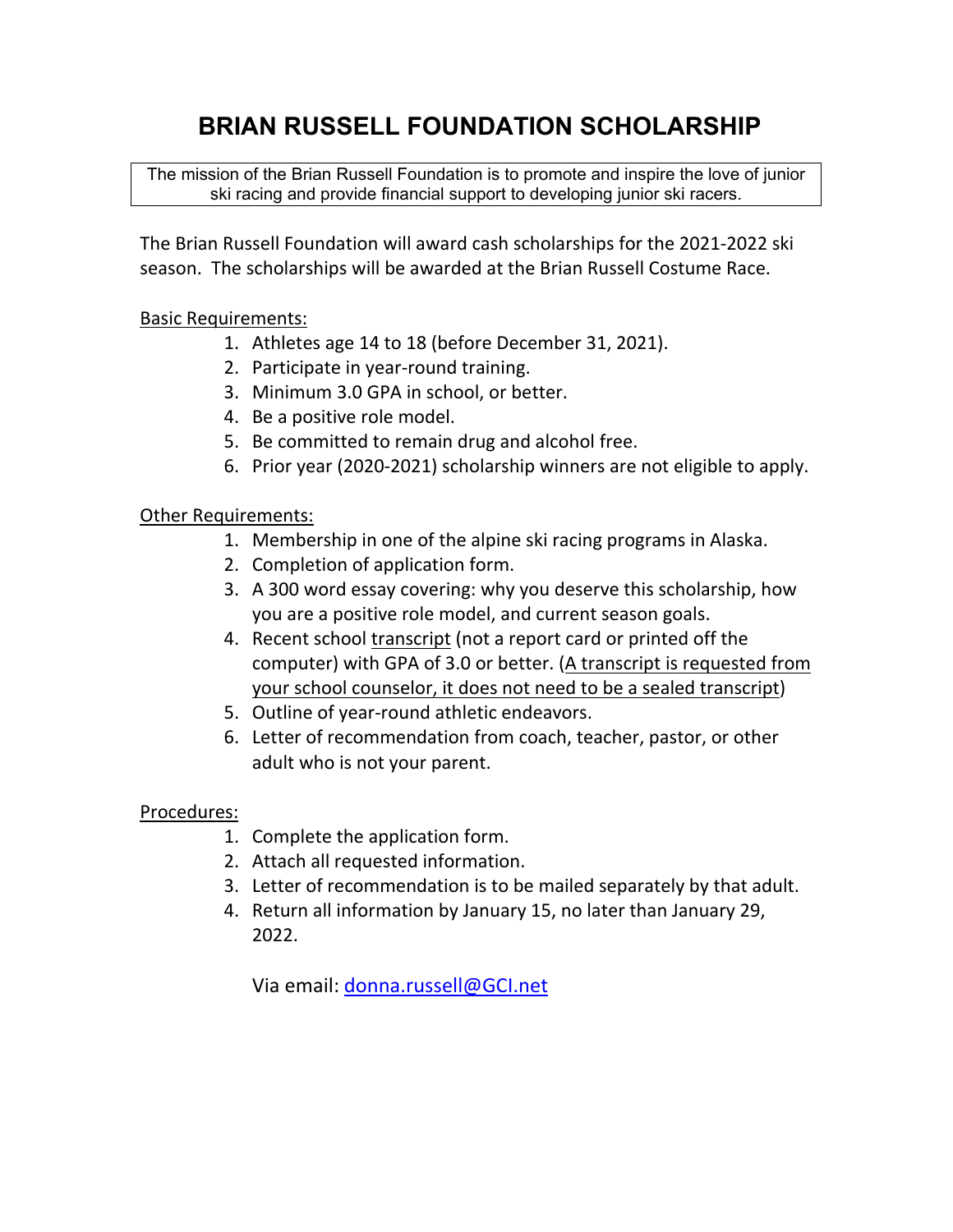# **Brian Russell Foundation Scholarship Application**

| Address:                                                       |  |                                                                |
|----------------------------------------------------------------|--|----------------------------------------------------------------|
|                                                                |  |                                                                |
|                                                                |  |                                                                |
|                                                                |  |                                                                |
|                                                                |  |                                                                |
|                                                                |  |                                                                |
|                                                                |  |                                                                |
|                                                                |  |                                                                |
|                                                                |  |                                                                |
|                                                                |  |                                                                |
|                                                                |  |                                                                |
|                                                                |  |                                                                |
|                                                                |  |                                                                |
|                                                                |  |                                                                |
|                                                                |  |                                                                |
|                                                                |  |                                                                |
|                                                                |  | Community Service, Volunteer Work, Church Group or Employment: |
|                                                                |  |                                                                |
|                                                                |  |                                                                |
|                                                                |  |                                                                |
|                                                                |  |                                                                |
|                                                                |  |                                                                |
|                                                                |  |                                                                |
|                                                                |  |                                                                |
|                                                                |  |                                                                |
|                                                                |  |                                                                |
| Attach your 300-word essay and school transcript.              |  |                                                                |
|                                                                |  |                                                                |
| I certify that all information I provided is true and correct. |  |                                                                |
|                                                                |  |                                                                |
|                                                                |  |                                                                |
| <b>Signature of Athlete</b>                                    |  | Date                                                           |

Signature of Parent